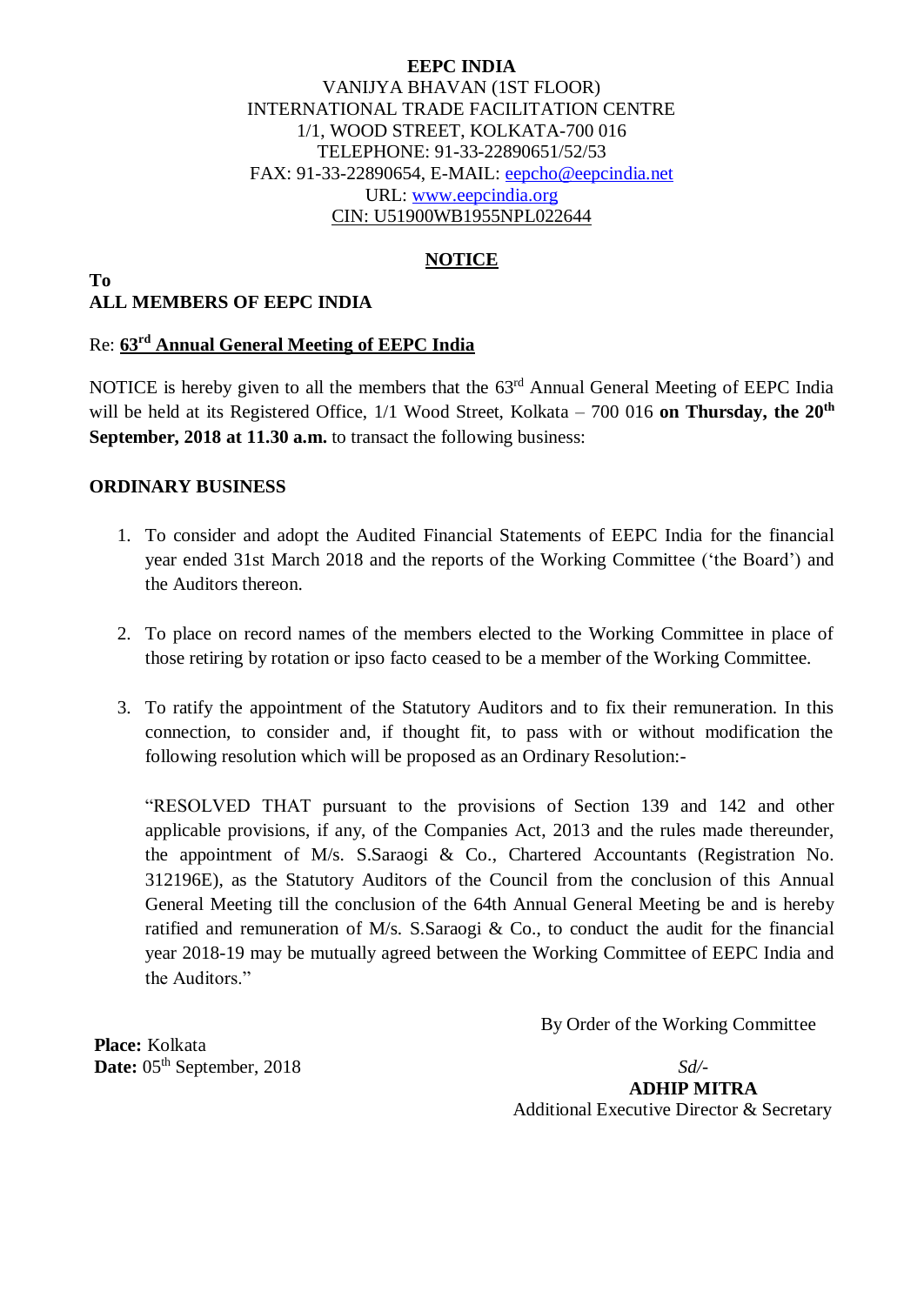# **NOTES:**

1. A MEMBER SHALL NOT BE ENTITLED TO APPOINT ANY OTHER PERSON AS HIS/HER PROXY UNLESS SUCH OTHER PERSON IS ALSO A MEMBER OF EEPC INDIA. (Rule 19(1) of the Companies (Management and Administration) Rules, 2014).

Proxies, in order to be effective, must be received at the Registered Office of the Company, 1/1, Wood Street, Kolkata 700 016, not less than forty-eight hours before the commencement of the  $63<sup>rd</sup>$  Annual General Meeting i.e. by 11.30 am. on  $20<sup>th</sup>$  September, 2018.

- 2. Ordinary Members intending to send their authorised representatives to attend the Meeting are requested to send to EEPC India a certified true copy of the Board Resolution/ Authorisation Letter authorising their representative to attend and vote on their behalf at the Meeting. Associate members may also attend the meeting by themselves or through their authorised representative.
- 3. The Companies Act, 2013 and rules made thereunder provide that documents like Annual General Meeting Notice, Audited Financial Statements, Directors' Report, Auditors' Report, Annual Report etc. be sent to the members in electronic form to the e-mail address provided by them. Accordingly, such emails have been sent. The physical copies of the annual report will also be available at our Head Office for inspection during office hours. Members are also requested to update their email addresses with EEPC India in case of any change.
- 4. Electronic copy of the Notice of the 63<sup>rd</sup> Annual General Meeting of EEPC India inter alia indicating the process and manner of e-voting is being sent to all the members to that email IDs registered with EEPC India. However, the votes of only the ordinary members will be valid. The said notice will indicate the process and manner of voting.
- 5. Members may please note that the facility for voting through polling paper shall be made available at the 63<sup>rd</sup> Annual General Meeting and only the eligible members attending the meeting who have not cast their vote by remote e-voting shall be able to exercise their right at the meeting through polling paper.
- 6. Members may please note that the Notice of  $63<sup>rd</sup>$  Annual General Meeting and Annual report for 2018 will also be available at EEPC India website **[www.eepcindia.org](http://www.eepcindia.org/)**. The Physical copies of the aforesaid documents will also be available at all the offices of EEPC India for inspection during normal business hours on working days. Also, the printed copies of the same will be made available on specific requisition.

# 7. **Voting through electronic means (only for Ordinary Members)**

Pursuant to provisions of Section 108 of the Companies Act, 2013 read with Rule 20 of the Companies (Management and Administration) Rules, 2014, the Council is pleased to offer e-voting facility to the ordinary members to exercise their right to votes electronically on all the resolutions set forth in the Notice convening the  $63<sup>rd</sup>$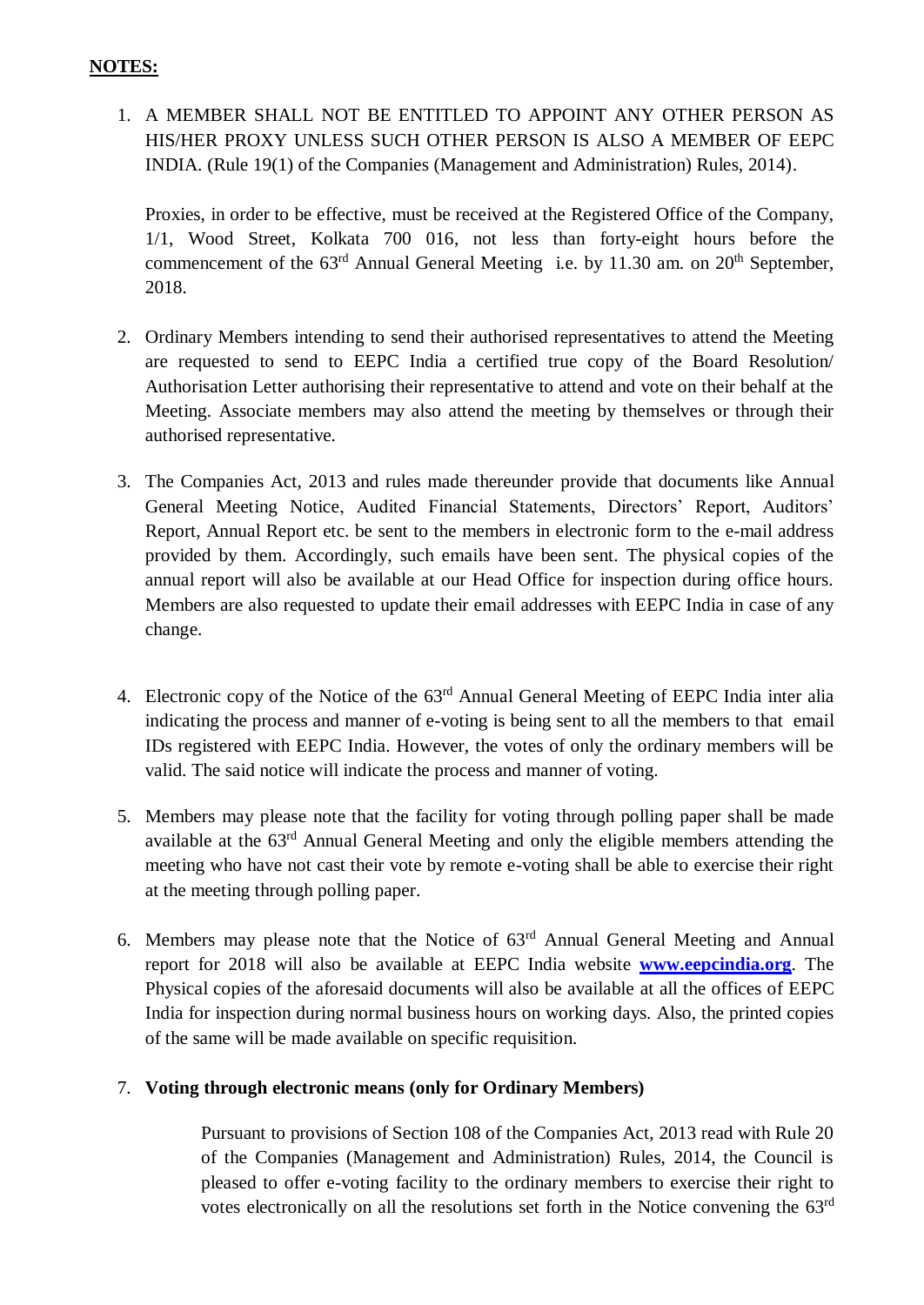Annual General Meeting to be held on Thursday, 20<sup>th</sup> September, 2018 at 11.30 a.m. EEPC India has engaged the services of National Securities Depository Limited (NSDL) to provide e-voting facility..

The e-voting facility is available at the link **[https://www.evoting.nsdl.com](https://www.evoting.nsdl.com/)**

The e-voting facility will be available during the following voting period:

| Commencement of e-voting            | End of e-voting                              |
|-------------------------------------|----------------------------------------------|
| $13th$ September, 2018 at 10.00 a.m | 19 <sup>th</sup> September, 2018 at 5.00 p.m |

Please read the following instructions to exercise your vote:

These details and the instructions form an integral part of the Notice for the  $63<sup>rd</sup>$ Annual General Meeting to be held on Thursday, 20<sup>th</sup> September, 2018.

## **Steps for e-voting (only for Ordinary Members)**

The process and instructions for e-Voting enclosed as attachment to the Notice.

- I. Open the attached PDF file "**e-Voting.pdf**" giving your membership code as password, which contains your "User ID" and "Password for e-voting". Please note that the password is an initial password.
- II. Open the internet browser and type the following URL. **[https://www.evoting.nsdl.com](https://www.evoting.nsdl.com/)**
- III. Click on members –Login
- IV. Insert User ID and Password as initial password stated in (I) above. Click on '**Login**'
- V. The Password change menu will appear on your screen. Change to new Password of your choice, making sure that it contains a minimum of 8 digits or characters or a combination of the two. Please take utmost care to keep your password confidential.
- VI. Once the e-voting home page opens, click on **e-voting> Active Voting Cycles**.
- VII. Select the EVEN (E-Voting Event Number) of EEPC INDIA (the number is provided in this document). Once you enter the number, the Cast Vote page will open. Now you are ready for e-voting.
- VIII. Cast your vote by selecting your favored options and click **Submit**. Also click **Confirm** when prompted. Please note that once your vote is cast on the selected resolution, it cannot be modified.
	- IX. In case of any queries, you may refer the frequently asked questions (FAQs) for members and e-voting user manual for members available at the Downloads section of **[https://www.evoting.nsdl.com](https://www.evoting.nsdl.com/) .** You can also mail your queries at NSDL, by sending an email to **[evoting@nsdl.co.in.](../AppData/Local/Microsoft/Windows/Temporary%20Internet%20Files/Content.Outlook/7YFWE5OJ/evoting@nsdl.co.in.)**
	- X. Corporate and institutional members are required to send a scanned copy of the relevant Board Resolution / appropriate authorisation, with the specimen signature(s) of the authorised signatory(ies) duly attested, to the Scrutinizer through e-mail at **caanujtulsyan@hotmail.com** with a copy marked to NSDL's e-mail ID **evoting@nsdl.co.in.**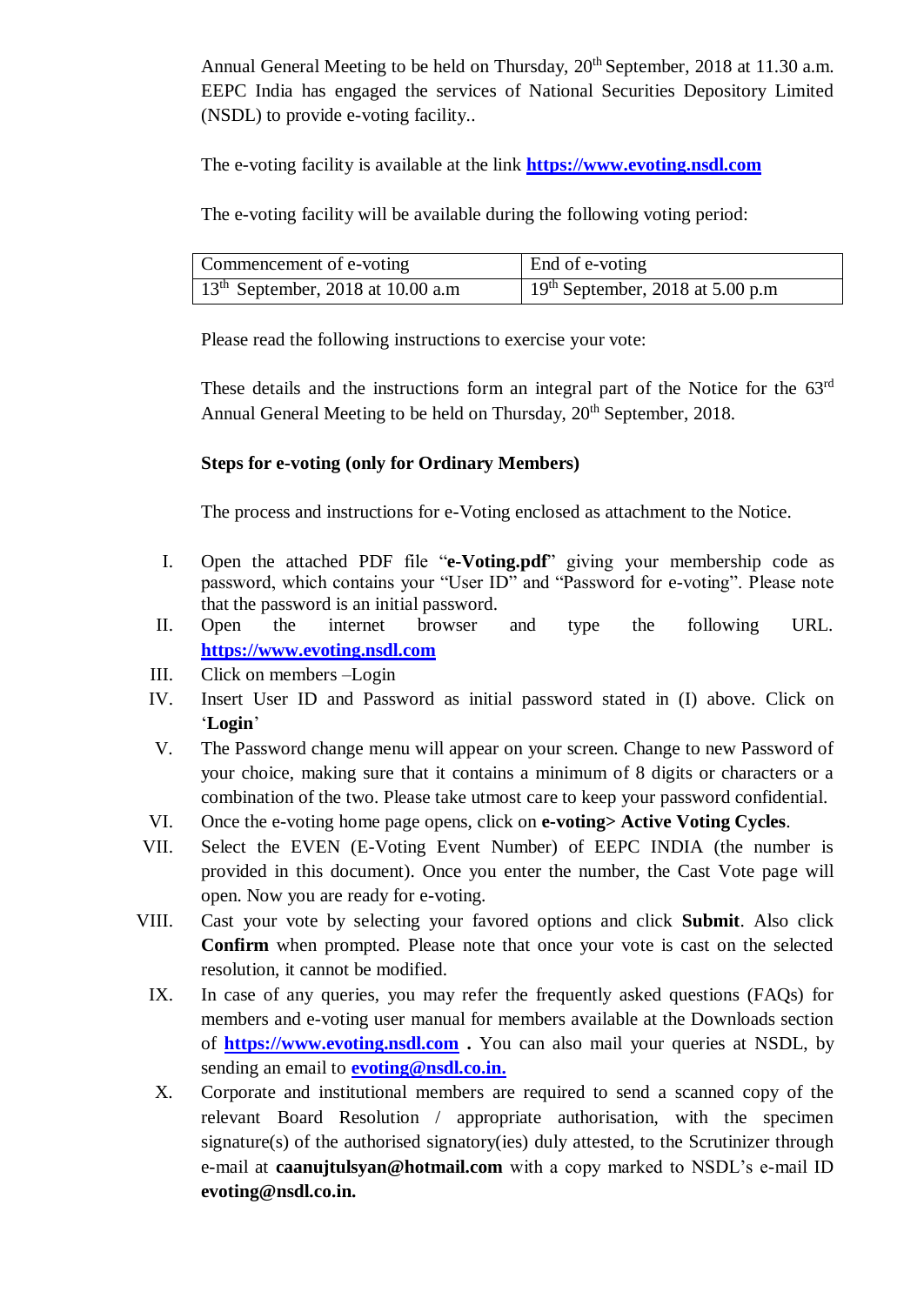XI. You can also update your mobile number and email id in the user profile details of the folio which may be used for sending future communications(s)

## **General Instructions**

- a. The remote e-Voting period commences on  $13<sup>th</sup>$  September, 2018 (10.00 a.m.) and ends on  $19<sup>th</sup>$  September, 2018 (05.00 p.m.).
- b. Mr. Anuj Tulsyan, Practicing Chartered Accountant (Membership No.067173), has been appointed as the Scrutinizer to collate the votes downloaded from the e-voting system and votes casted at 63<sup>rd</sup> Annual General Meeting to declare the final result for each of the Resolutions forming part of the Notice of the 63<sup>rd</sup> Annual General Meeting.
- c. The Scrutinizer shall, within a period of not exceeding three working days from the conclusion of the e-voting, unlock the votes in the presence of at least two witnesses, not in the employment of EEPC India make a Scrutinizer's Report of the votes cast in favor of or against, if any, forthwith to the Chairman of EEPC India or a person authorised by him in writing.
- d. The results declared along with the Scrutinizers' Report shall be placed on EEPC India website **[www.eepcindia.org](http://www.eepcindia.org/)** and on the website of NSDL within 2 days of the passing of the resolutions at the 63<sup>rd</sup> Annual General Meeting of EEPC India.

By Order of the Working Committee

**Place:** Kolkata Date: 05<sup>th</sup> September, 2018

*Sd/-*

 **ADHIP MITRA**

Additional Executive Director & Secretary